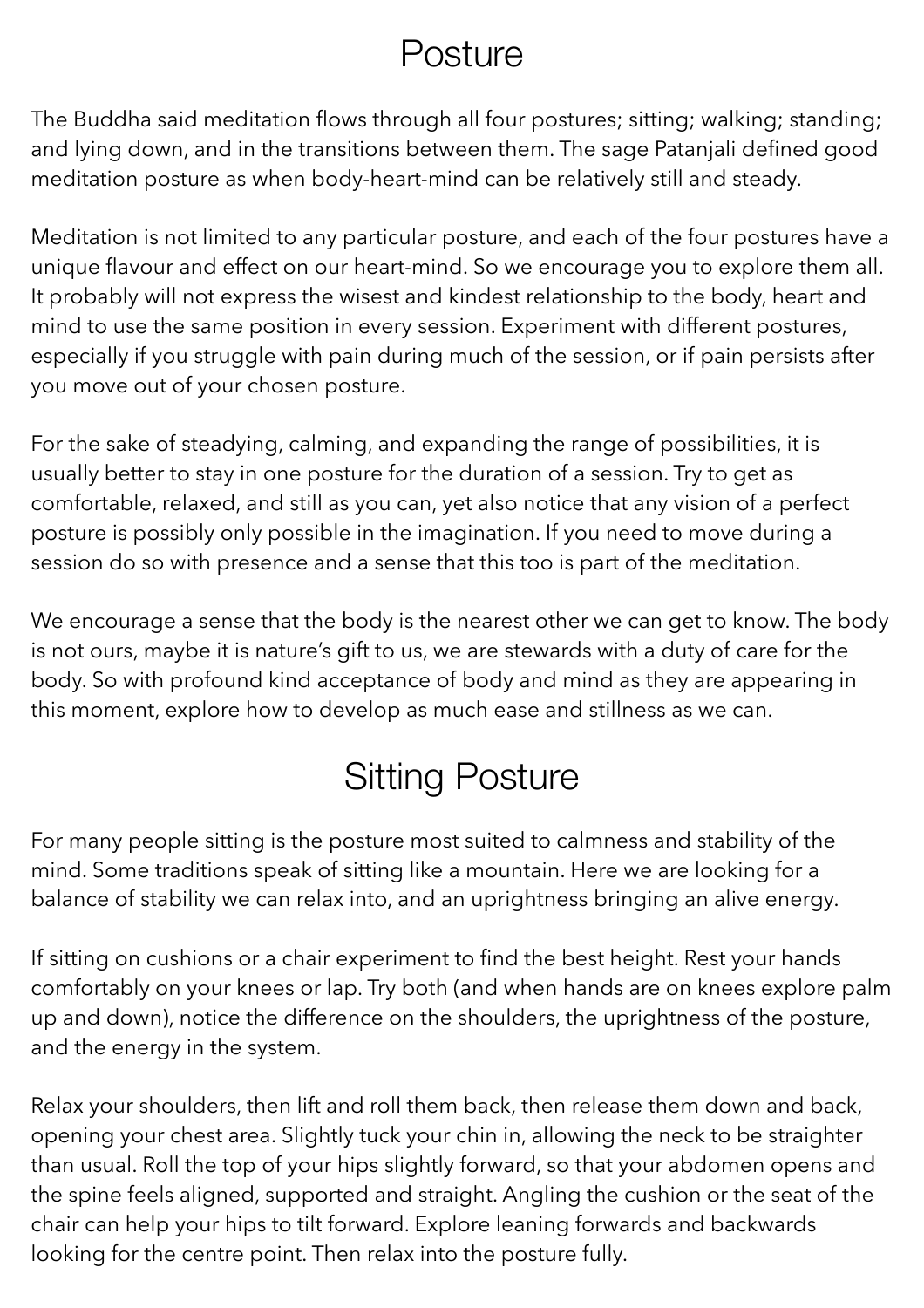#### **SITTING IN A CHAIR**

Rest your feet firmly on the floor or a cushion, sit upright without leaning on the back of the chair if possible. Making the back of the chair higher than the front allows your hips to naturally roll forward, opening the abdomen. This also keeps the front edge of the chair from cutting off circulation through the backs of the legs.

#### **SITTING ON THE FLOOR**

We each need to find the right number of cushions, and organise them in a way that works for us. We may find we need cushions in more places than just under the buttocks, such as under the knees, legs, ankles…

**Japanese Style** ~ Kneel with the buttocks resting on a cushion or bench. Make sure not to put too much weight, or strain, on the knees.

**Burmese Style** ~ Bend both legs, with knees pointing out to the sides, and with both lower legs and feet resting on the floor, one in front of the other. Alternate which leg is in front, if possible.

**Lotus Style** ~ Same as Burmese but with one, or both, feet and lower legs crossed on top of the opposite calf or thigh.

**Thai or Sri Lankan Style** ~ Bend one leg across the front with the knee pointing out to the side. Bend the other leg to one side so that the knee points to the front (and touches the base of the other leg's foot) and the foot points behind you.

Note: *With all asymmetrical positions (everything except sitting in a chair or Japanese Style) reduce back pain by alternating legs every other sittings: if the left leg is in front in one sitting, then have the right leg in front in the next sitting.*

## Walking Meditation

Walking meditation is a wonderful practice for developing connectivity.

Choose a flat place about ten meters long to walk back and forth. Bring your attention into your body. It may be helpful to close the eyes and just stand for a few moments. When you feel ready open the eyes, resting your gaze on the ground in front of you. Tune into your body and then slowly begin walking.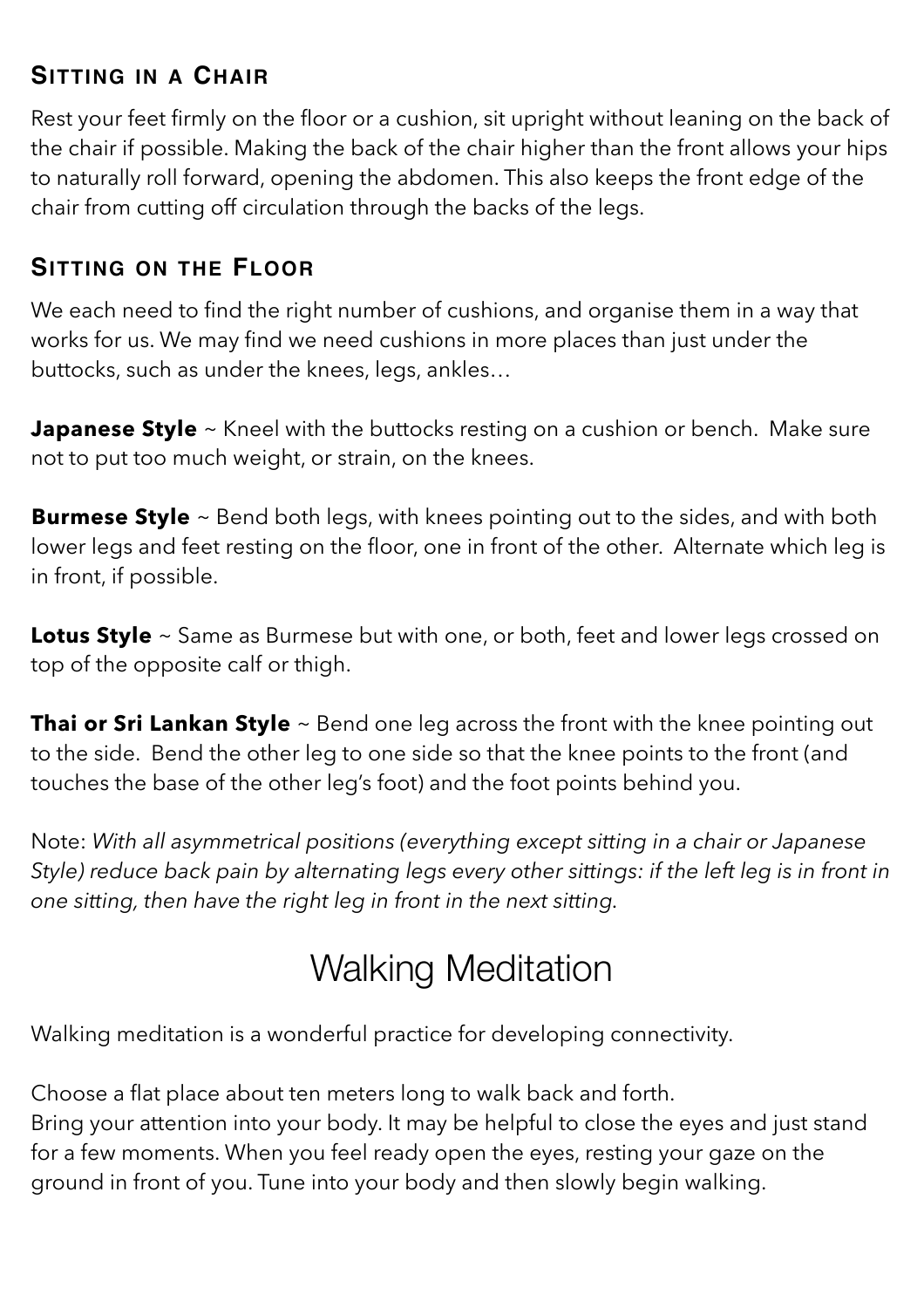Experiment with what feels most helpful as the object for your attention. Either the sensations of the base of your foot making contact with the earth, then the sensations of lifting and moving it through the air, then finally placing it on the ground again. Or if your mind is steady and present you can be with the sense of the whole body walking. Eventually we can also invite other contemplations like mettā.

Find the right pace. For most of us it is helpful to walk at a slower pace than our usual one, as this helps us connect to our sensations and surroundings. Just enjoy one step at a time, as if you had all the time in the world. If you become distracted; pause, reconnect, and begin afresh. When you reach the end of your path, stand, close the eyes, and tune in to the practice before turning around and beginning again.

## Standing Meditation

Those who love standing meditation affectionately call it "the posture of no-escape". Feel how standing like a tree supports natural wakefulness and effortless attention. It also resonates with the intentional energy of standing up for something.

Choose a flat, stable, and quiet place. Standing near a tree offers inspiration and support. Place your feet shoulder width apart. Either let your arms hang by your side, or together at the waist. Your eyes can be closed; the attention entirely within, or open; the gaze soft and unfocused. Check the head is well balanced over the body. Imagine a string tied to the top of your head pulling you up, then relax down into an erect yet curved spine.

As with the sitting posture: so the energy in the body can flow freely, open the hips by rolling the pelvis forward, and bend the knees a little so that they are not locked tight. Feel into your posture. Is it flexible, relaxed and open, while also steady, stable, and upright?

You may wish to tune into your breath, the contact of the feet on the earth, the whole body standing, or with the standing posture itself: showing up for life in life, like a tree.

# Reclining Posture

For many people, lying down is the position most suitable for being relaxed, open and still. Reclining can express a lessening of resistance to, or trying to control life.

If possible, lie on a soft but firm surface. Invite the body into a comfortable awake position, so preferably not one you habitually or are likely to fall asleep in. Having the knees raised or a hand in the air can encourage the sense this is not bedtime.